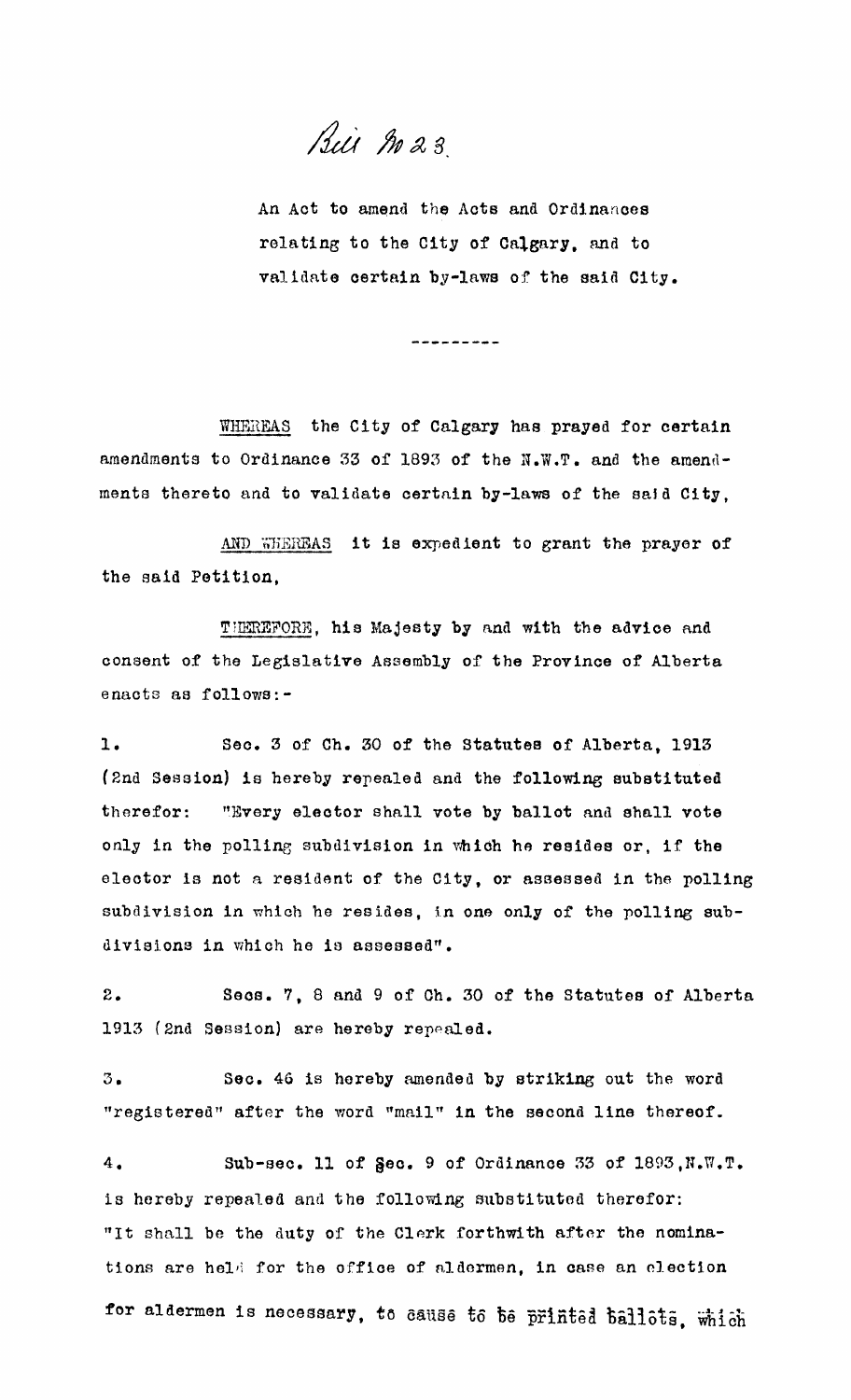shall have printed upon them in large letters the names of the candidates for the office of aldermen in alphabetical order, and to deliver a sufficient number of ballots to the Deputy Returning Officer of each polling subdivision.

5. (a) Wherever any amendment has been made in any provision of the acts and ordinances relating to, and known as the Charter of the City of Calgary, requiring a corresponding amendment in the prescribed form of any oath, affirmation, declaration or form relating to the provision so amended, the said required amendment shall be understood as having been made in the prescribed oath, affirmation, declaration or form as the case may be.

(b) Wherever the words "of the ward" or "for the ward" are used in the said aots and ordinanoes with referenoe to the voters' list, or the conduct of any election, or the taking of a vote on any question, they shall be understood as referring to and meaning the polling subdivisibn to which the context may apply.

(c) Wherever in the said acts and ordinances the words "for each ward" are used wi th reference to the election of nldormen of the City. the said words shall be understood and construed as meaning "for the City of Calgary at large" so long as the City continues to elect aldermen for the City of Calgary at large. as provided for by bylaw No. 1620, entituled a bylaw to provide for the eleotion of all the aldermen of the City of Calgary from the City at large, which said bylaw is hereby validated and confirmed. and the Council of the City of Calgary is hereby given full power to amend same from time to time or to repeal the said bylaw after approval of any proposed amendment to the said bylaw, or of the repeal of the said bylaw by a majority vote of the persons qualified to vote at municipal elections in the Oi ty.

6. Sub-sec. 3 of Seo. 108 of Ordinanoe 33 of 1893, N.W.T. as amended by Sec. 12 of Ordinance 40 of 1901, N.W.T.

 $-2-$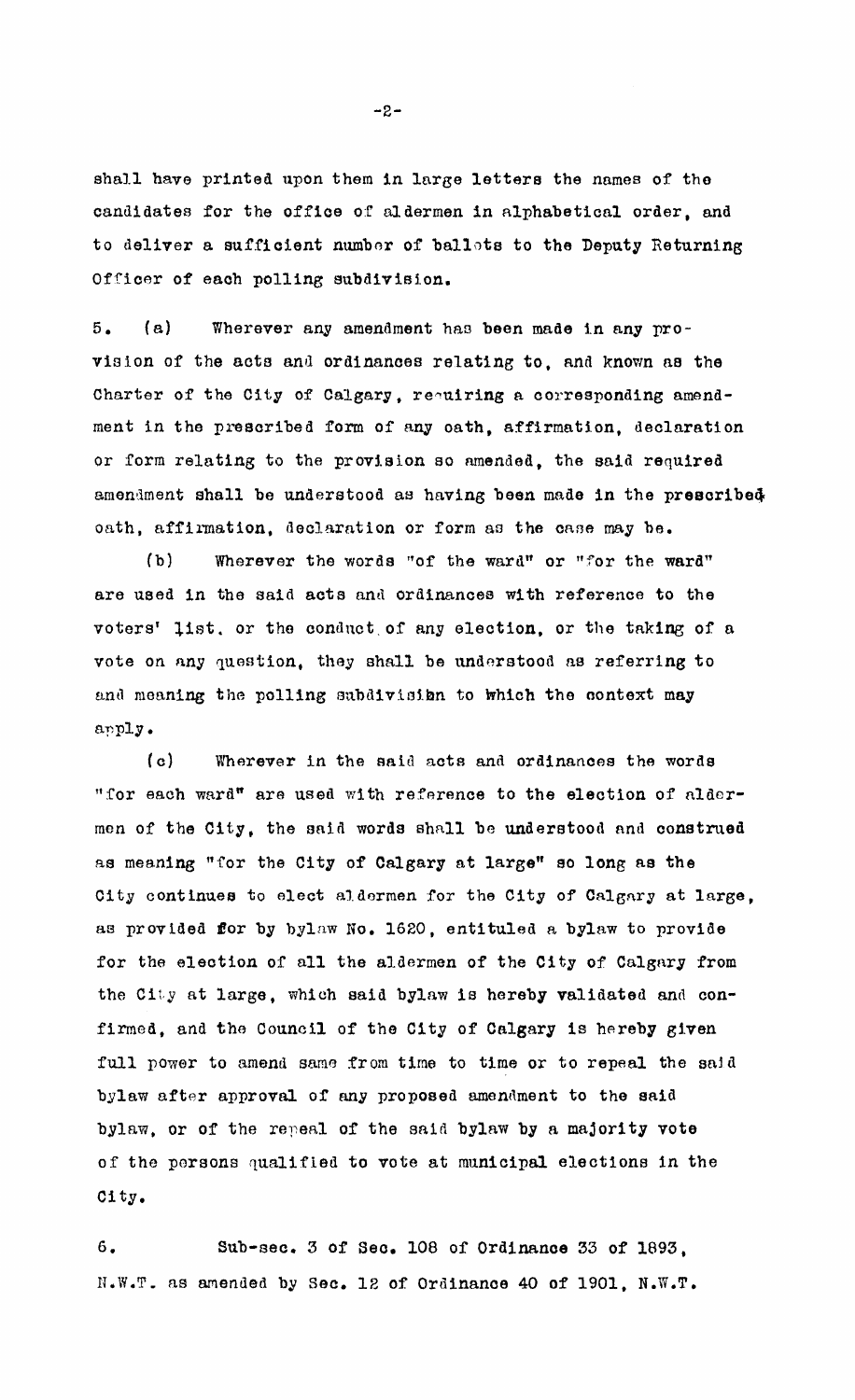is hereby amended by striking out t'e words: "of the proposed bylaw" in the last line thereof, and substituting therefor the following words: "of the information".

 $(a)$ Sub-secs. 4 and 5 of the said Ordinance 33 of 1893. N.W.T. are hereby repealed and the following substituted therefor:

> $(4)$ The Council shall publish the following information at least once a week for three weeks before the day appointed for voting on the proposed bylaw in some newspaper published in the City.

The No. of the bylaw is ............  $1.$ 

 $2.$ The object of the bylaw is ...............(here insert the object of the bylaw, as set forth in the preamble of the bylaw).

 $3.$ The amount of the debt to be created by the bylaw 18 .................

The total amount to be raised annually for ...........  $4.$ years for principal is  $\emptyset$  ................; and for interest is  $\ddot{\heartsuit}$  . . . . . . . . . . . . . . . .

The total existing debt of the City, exclusive of  $5.$ debts for local improvements is \$...............

 $6.$ The total rateable property of the City according to the last revised assessment roll is \$............

7. The rate of assessment on the Dollar required to pay the loan is ...............

> $(5)$ Appended to the said information so published shall be a notice signed by the City Clerk stating that such information is a true statement of the facts of a proposed bylaw, which will be taken into consideration by the Council after being voted on by the electors, and stating the date of the first publication of the said information, and the date, time and place or places fixed for taking the votes of the electors, Provided, that in case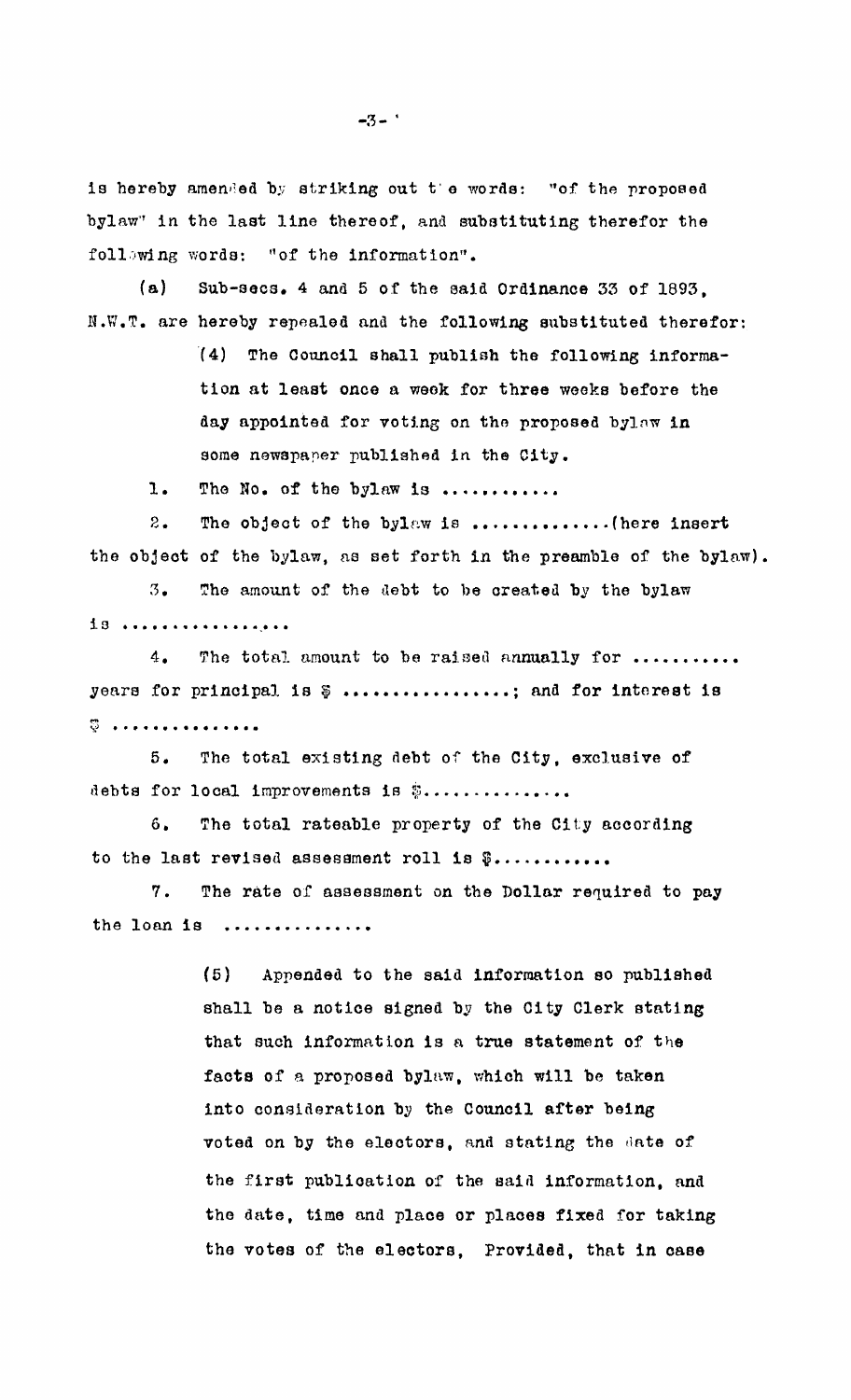the said facts of more than one proposed bylaw are published together in the same issue of any newspaper, and the voting on such proposed bylaws is to take place on the same date, time and place. one such notice appended to the said published information of all such proposed bylaws shall be sufficient.

 $(b)$ The form of notice referred to in said sub-sec. 5 of Sec. 108 of Ordinance 33 of 1893, N.W.T., and appended to the form of a general money bylaw, contained in Schedule "A", as referred to in sub-sec. 2a of Sec. 109 of the said Ordinance, is hereby amended by striking out the words "copy of a proposed bylaw" in the first line thereof and by inserting in the place thereof the following words" "statement of the facts of a proposed bylaw", or in case the facts of more than one proposed bylaw are being published together in the same issue of any newspaper, the words inserted shall be, "statement of the facts of proposed bylaws", and the notice published as so amended shall be sufficient.

The Council shall have power to include in the annual  $7.$ estimates a sum in the opinion of the Council sufficient for the purpose of acquiring or purchasing options on property, real or personal, on which the Council or any committee thereof may decide to take an option, and any sum or sums expended for this purpose shall be replaced to the credit of the said account or fund as soon as the moneys have been received or raised under the bylaw or from the source against which the purchase of such property may properly be charged.

Sub-sec. 17 of Sec. 117 of Ordinance 33 of 1893,  $8.$  $(a)$ N.W.T. as amended by Sec. 1 of Ch. 55 of 1906. Statutes of Alberta, is hereby repealed and the following substituted there-

 $-4-$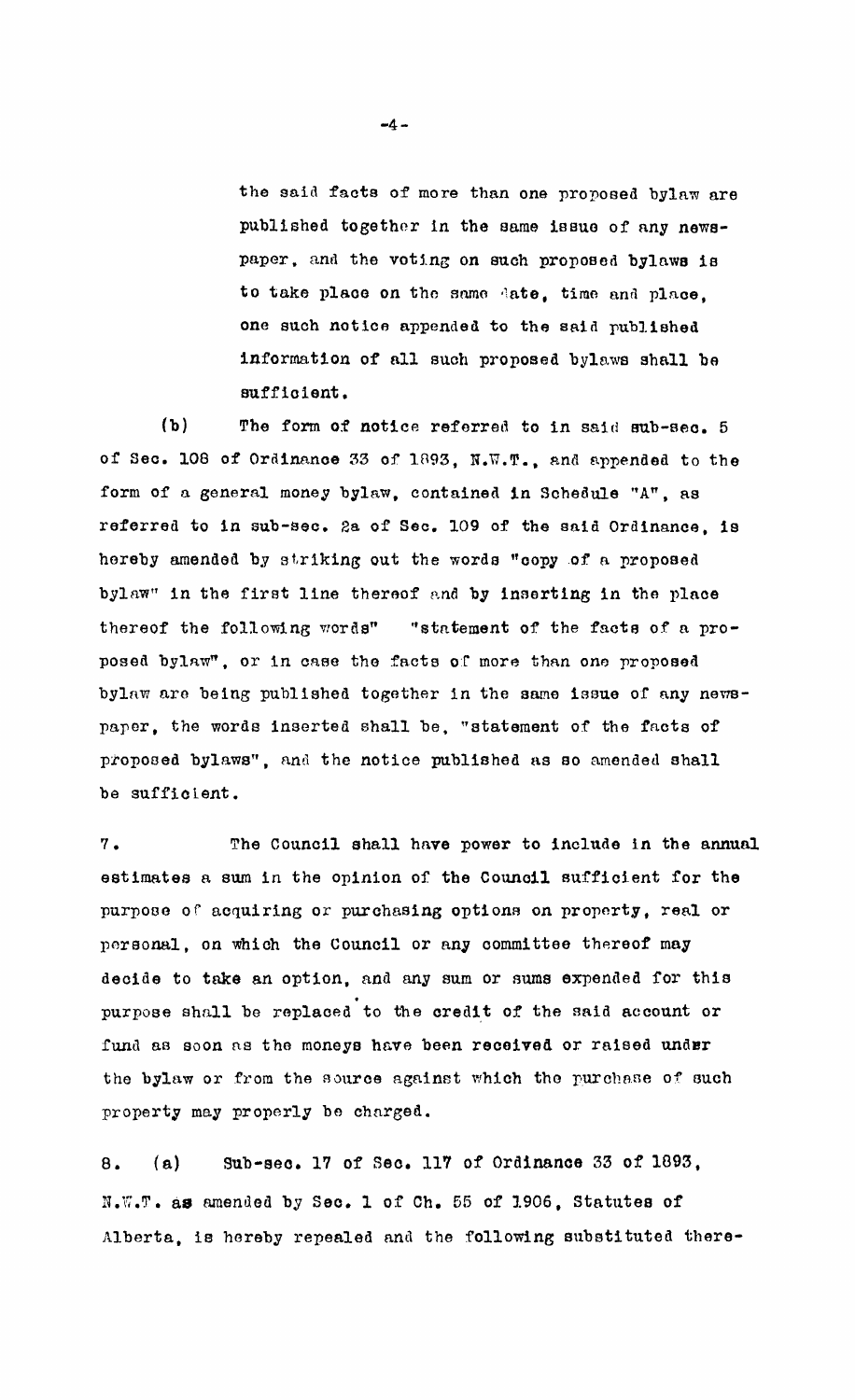for: "For prohibiting or regulating the running at large of dogs; for seizing and impounding and for killing, whether before or after impounding, dogs running at large contrary to the bylaw; and for selling dogs so impounded at such time and in such manner as may be provided by the bylaw.

> (1) For the purposes of this paragraph a dog shall be deemed to be running at large when found in a highway or other public place and not under the control of any person.

 $(b)$ Sub-sec. 24 of said Sec. 117 is hereby amended by adding the following words thereto: "or in any vacant lots adjacent to any public street or highway in the City", and by adding at the end thereof the following sub-section as sub-section "To impose a penalty for light weight or short count or  $24 \, a_{\bullet}$ : measurement in anything marketed or sold by weight, count or measurement anywhere in the City of Calgary".

 $(a)$ Sub-sec. 56 of Sec. 117 of Ordinance 33 of 1893. N.W.T. as amended by Sec. 1 of Ch. 26 of 1899, N.W.T.; Sec. 3 of Ch. 28 of 1910 Statutes of Alberta; Sec. 10 of Ch. 36 of 1908, Statutes of Alberta; Sec. 8 of Ch. 63 of 1911, Statutes of Alberta, and Sec. 13 of Ch. 35 of 1913 (1st session). Statutes of Alberta, is hereby further amended by inserting the word "stockyards" in the third line thereof after the words "gravel pits", and before the word "abattoirs", and by inserting the word "oil" after the said word "abattoirs".

 $\left( \begin{array}{c} a \end{array} \right)$ Said Sec. 117 is hereby further amended by adding the following thereto as sub-sec. 102: "To regulate, control and license any person, firm or corporation operating or conducting an exchange or premises where stocks, shares or certificates of oil or natural gas companies, or petroleum or natural gas leases, are bought, sold or exchanged or offered for sale or exchange, and notwithstanding any such corporation is incorporated under the Companies Ordinance and amendments thereto, or by special Act or Ordinance.

 $-5-$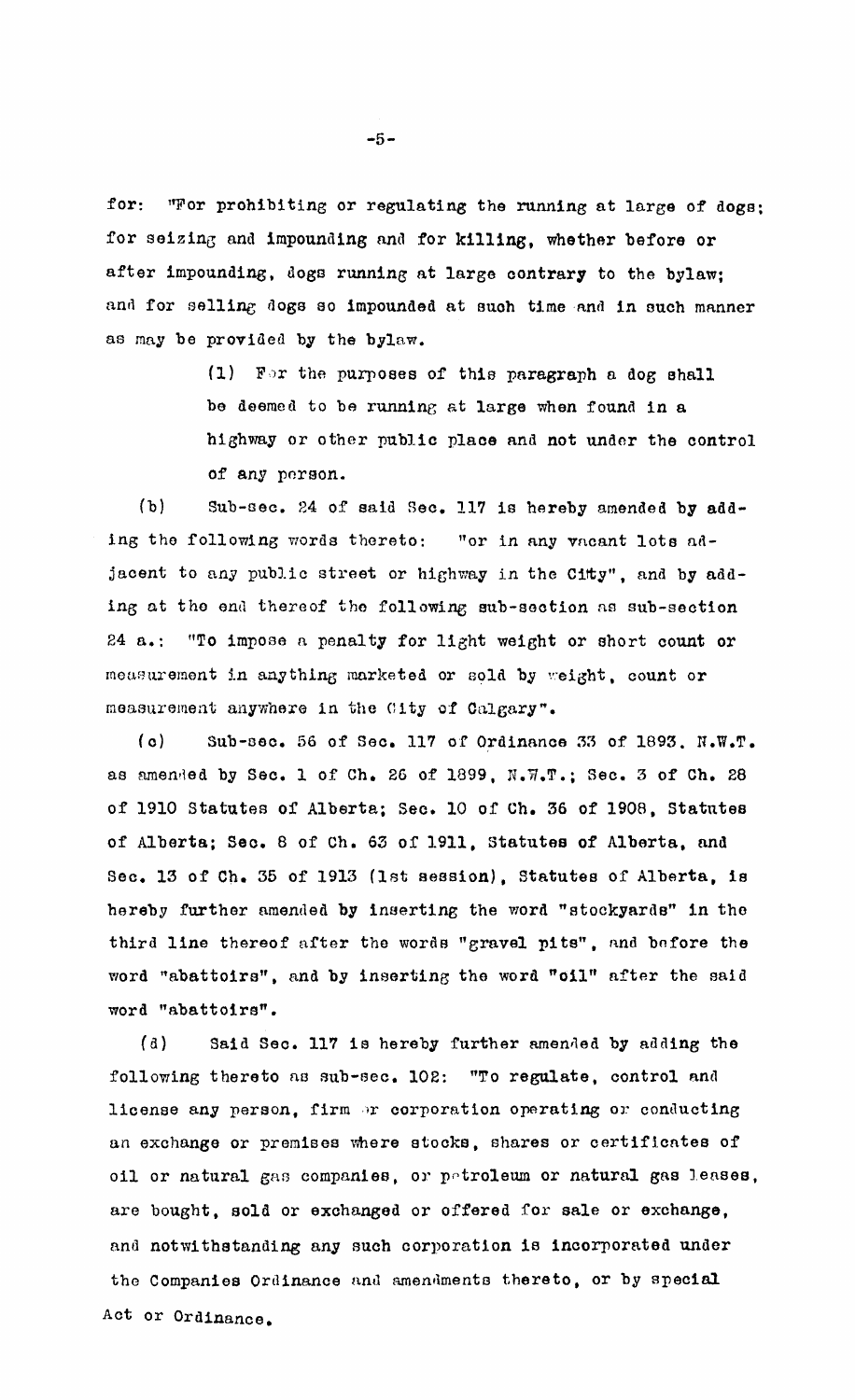$9.$ Sub-sec. a. of Section 42 of Ordinance 33 of 1893, as amended by Section 4 of Ch. 63, Statutes of Alberta, 1910. and Sec. 6 of Ch. 30 of Statutes of Alberta, 1913 (second session), is hereby repealed and the following substituted therefor:

"The Council may include in the annual estimates a sum not exceeding \$25,000.00 to be expended in the reception and entertainment of guests. travelling expenses necessarily incurred in and about the interests and business of the City. diffusing information about the City, and the advertisement of the advantages of the City as a location for manufacturies and businesses, and in such other manner as in the opinion of the Council will advance the interest, progress and welfare of the City; and for the purpose of granting aid to worthy objects or purposes not otherwise provided for as the Council may deem proper. No sum in excess of the said sum of \$25,000.00 shall be so expended without such proposed expenditure being first approved by a two-thirds vote of the ratepayers entitled to vote on money bylaws".

Notwithstanding anything to the contrary contained  $10.$ in Ch. 29 of 1901, Ordinances of N.W.T. and any amendments thereto, known as the School Ordinance, or in any other ordinance or act, there shall be seven trustees on the Board of Trustees of the Calgary Protestant Public School District No. 19 of the Province of Alberta, each of whom shall have the same qualifications, be elected in the same manner and for the same term of office as provided for in the said Ordinance and amendments thereto and in any other act or ordinance governing same, Provided. that at the next election of trustees to the said Board the five candidates who are declared elected shall hold office for the following terms; the three candidates who receive the highest number of votes shall hold office for two years and the remaining two candidates shall hold office for one year. In the event of two or more candidates receiving the same number of votes, the

 $-6-$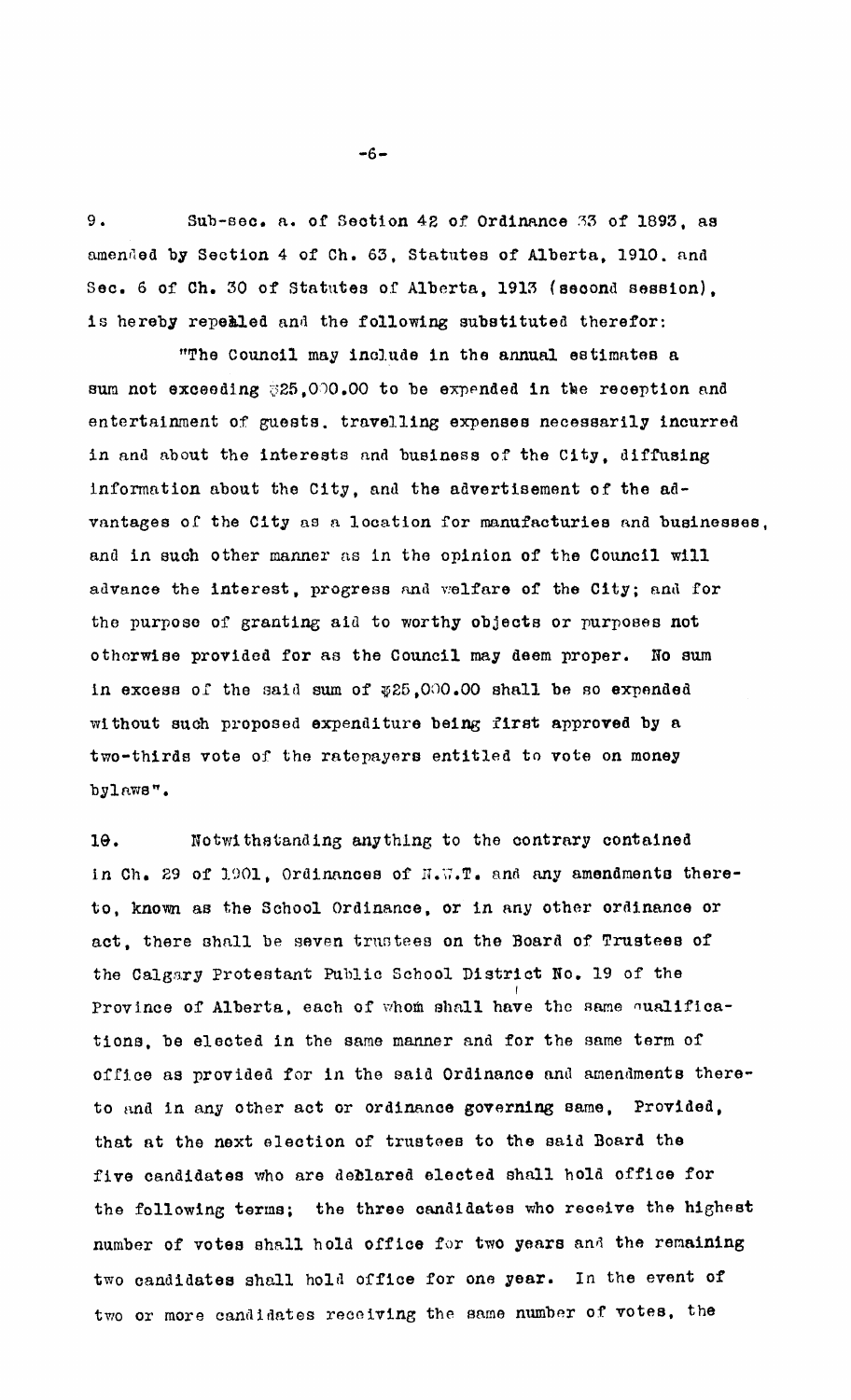returning officer shall and is hereby authorized to give the casting vote for the purposes of this clause. After the said election each of the trustees on the said Board shall hold offioe for two years. four of whom shall retire in the year  $A.D. 1915.$ and three in the year A.D. 1916, and so on alternately.

11. Local Improvement Hylaw No. 1296 of the City of Ca1 gary authorizing the grading and filling on the streets and avenues therein named, and authorizing the Mayor and Treasurer to borrow by way of temporary loan the sum of  $$120,000.00$  to carry on the said work, and finally passed on the 18th day of March, A.D. 1912, is hereby declared to be valid and binding notwithstanding any informalities, irregularities or defects therein either in substance or in form, or in any advertisement relating thereto, and the City of Calgary shall have the right to construct the local improvements as set out in the said bylaw, and to assess against the property fronting or abutting on the streets mentioned in the said bylaw the cost of the said work, and each and all of the Pebentures or coupons thereto attached issued under the said bylaw or any final bylaw to raise debentures for the payment of the said works or of any consolidation thereof, are hereby declared legal and valid and the said City of Calgary shall be bound to pay each and all of the said debentures and the ooupons as therein respectively stated.

12. Bylaw No. 1579 entituled a bylaw of the City of Calgary to raise the sum of  $$350,000.00$  for purchasing 55 acres of land more or less situate in the South Mast quarter of Section 11, Township 24, Range 1, West of the 5th Meridian for the establishment of Union Stock Yards. Abattoirs, Warehouses and Manufactories thereon is hereby declared to be legal, valid ana binding notwithstanding any informalities, irregularities and defects therein, either in substance or in form, or any lack of authority on the part of the City of Calgary to enact the

 $-7-$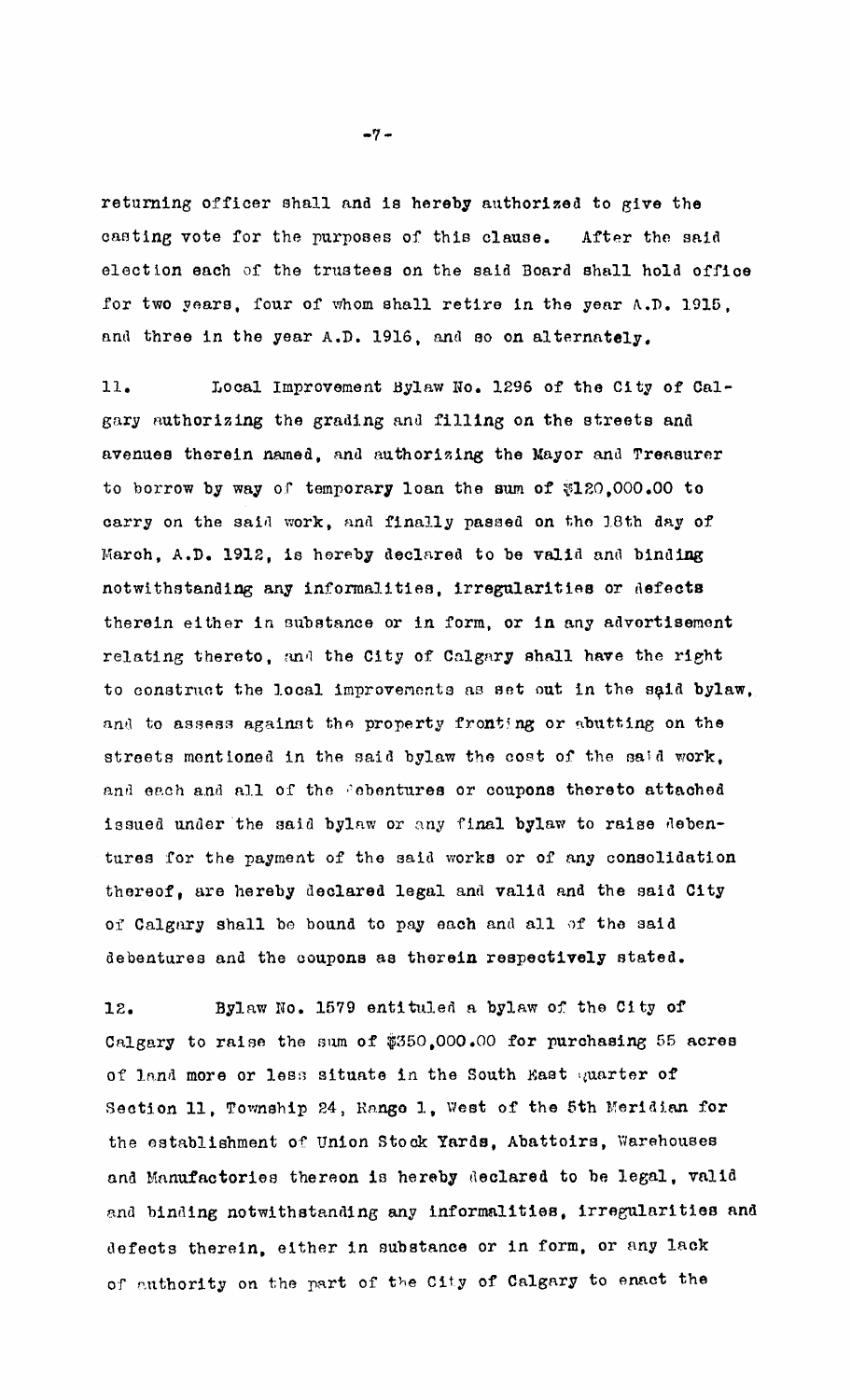said bylaw, and the City of Calgary is hereby given full power and authority to purchase the land described in the said bylaw in accordance with the terms thereof on approval of such purchase by a two-thirds vote of the ratepayers of the City entitled to vote on money bylaws, and the Council of the City may repeal the said bylaw if on such vote being taken as aforesaid the required two-thirds of the vote cast at such poll is not in favour of purchasing the said land. In the event of the said land being purchased as provided for herein the City of Calgary is hereby given full power and authority to make use of the thole orany portion of the said land as the City may deem advisable for the establishment and maintenance of stock yards. whether union stock yards or otherwise, abattoirs, warehouses, industries and manufactories thereon, or for any one or more of the said purposes.

13. Whereas the City of Calgary has incurred certain debts and liabilities for permanent improvements and has issued debentures for the payment thereof.

And whereas the debentures have been sold at a discount, and by reason of the said discount and expenses incurred in the flotation of the said debentures the sums realized have been insufficient to meet the said debts and liabilities,

And whereas the amount of the said debts and liabilities incurred over and above the net amount received from the sale of debentures, to pay the said debts and liabilities is the sum of \$764,911.99,

And whereas it is expedient to consolidate and capitalize the said debt and authorize the City to issue debentures for the payment of the same for a sum in all not to exceed the said sum of \$764.911.99,

Therefore, it is enacted as follows:

 $-8-$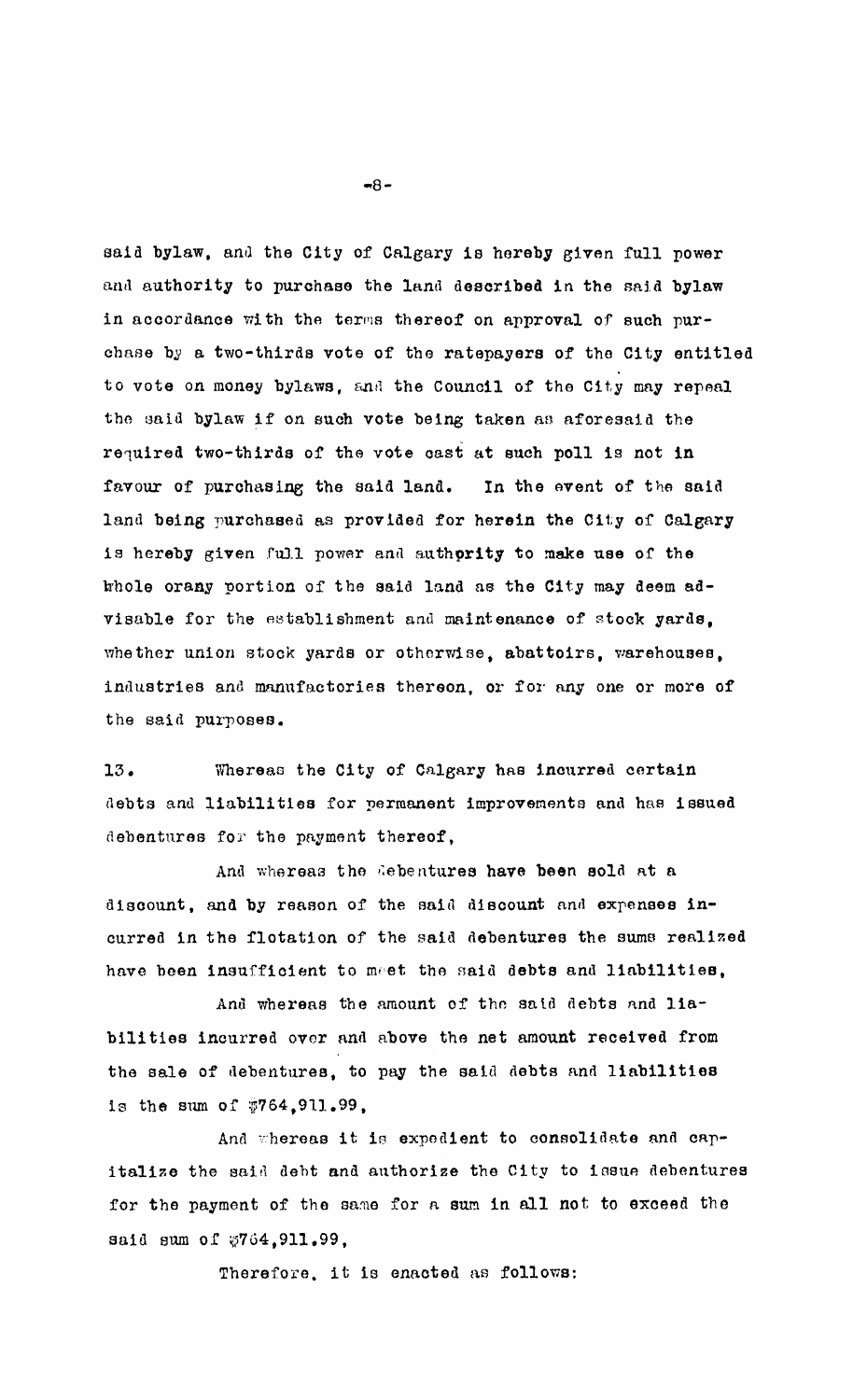That the Council of the City of Calgary may by  $1.$ bylaw in the usual statutory form, without a vote of the ratepayers thereon, altered as circumstances may require, consolidate the said floating debt and liabilities of the City to an amount not exceeding \$764,911.99, and to realize the said sum by way of a loan on the credit of the City at large, and to issue debentures for the payment of the said loan at the expiration of thirty years from the date of issue and bearing interest at the rate of 5% per annum payable half yearly, the said principal and interest to be payable in such currency and at such places as Council in the said bylaw may determine, and the City shall have power to levy a special rate over and above all other rates to provide for the sinking fund to meet the principal sum at maturity and for the payment of the half yearly interest of the said debt.

The money so raised shall be applied only to the  $\mathcal{D}_{\perp}$ redemption and payment of the said dehts and liabilities and to and for no other purpose whatever, and the sinking fund levied and collected for the redemption of the debentures shall be and become part of the sinking fund of the City and subject to the provisions governing the sinking fund of the City.

The amount hereby authorized to be raised by way  $3.$ of a loan shall not be computed as part of the amount authorized to be borrowed under Section 166 of Ordinance 33 of 1893, N.W.T., as amended by Ordinance 39 of 1900, and as further amended by Ch. 25 of the Statutes of Alberta 1909, so as to reduce or in any way affecting the borrowing power of the City therein provided.

14. Section 53 of Ordinance 33 of 1893, N.W.T. is hereby amended by inserting after the words "non-sufficient property to distrain" in the second to the last line thereof the following words "or, instructed not to distrain", and any instructions not to distrain given by the City Council to the Collector of Taxes shall

not affect or prejudice any other right or remedy of the City to collect any taxes in arrear.

 $-9-$